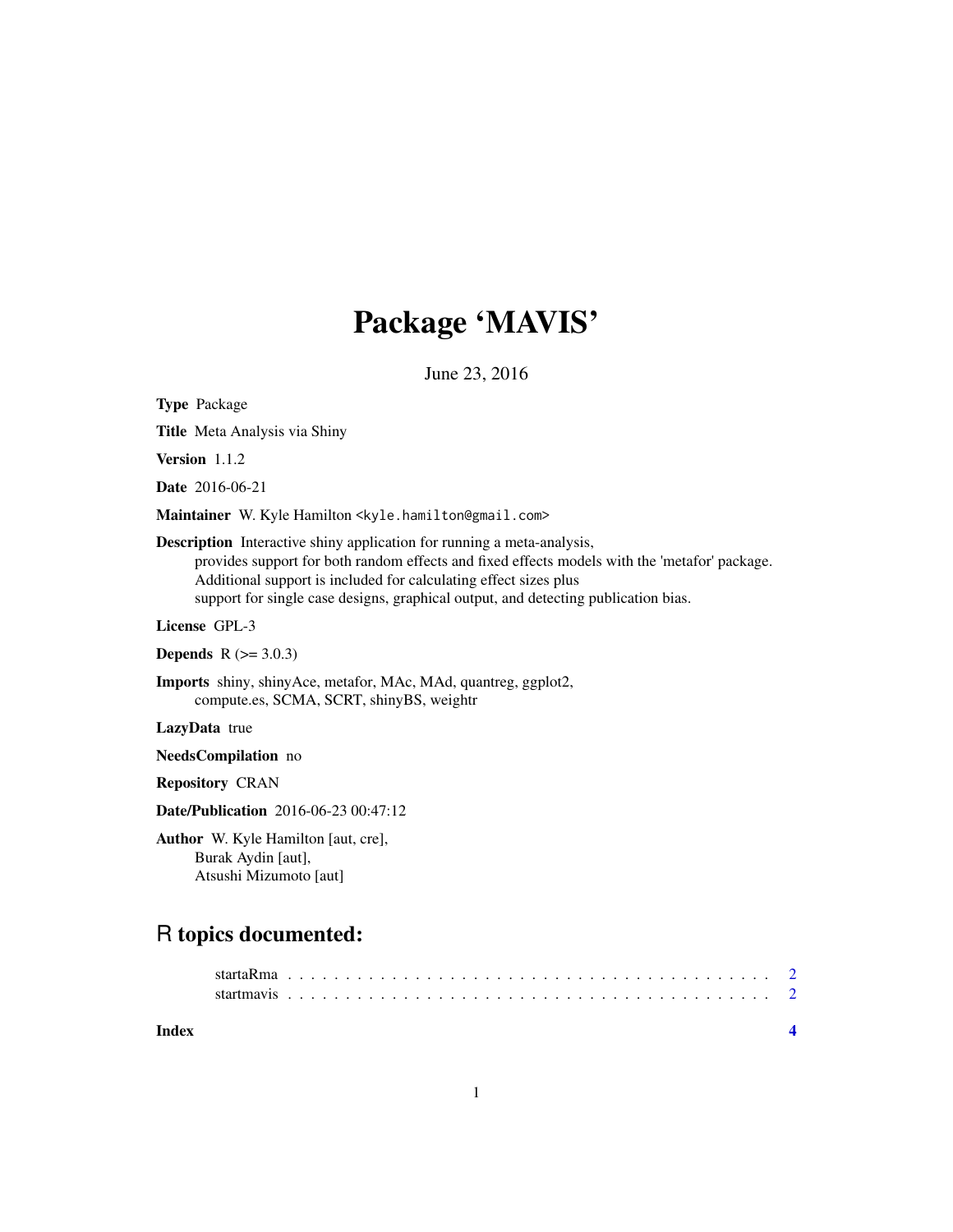<span id="page-1-0"></span>

#### Description

startaRma loads the Turkish version of MAVIS.

#### Usage

startaRma()

#### Details

Start aRma This is the Turkish version of MAVIS

#### Value

Nothing

#### Examples

## Not run: library(shiny) startaRma()

## End(Not run)

startmavis *Launch MAVIS interactive User Interface*

#### Description

startmavis starts loads the web browser an interactive user interface built using R shiny.

#### Usage

startmavis()

#### Details

Start MAVIS

The purpose of building the interactive user interface is to provide an easy for people who are learning how to do their first meta-analysis and/or are not comfortable with the R command line system. Includes example data for testing out a meta-analysis.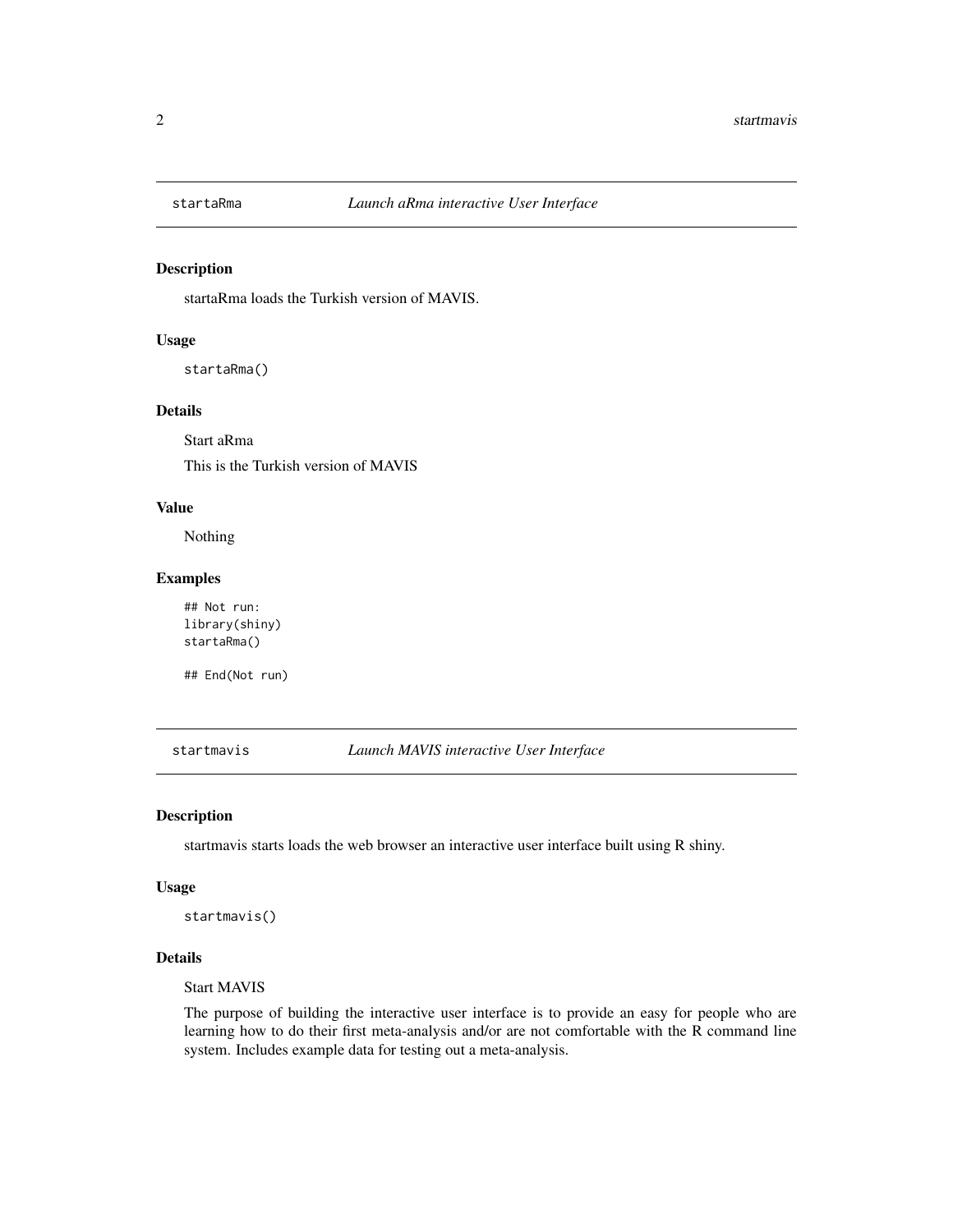#### startmavis

#### Value

Nothing

### Examples

## Not run: library(shiny) startmavis()

## End(Not run)